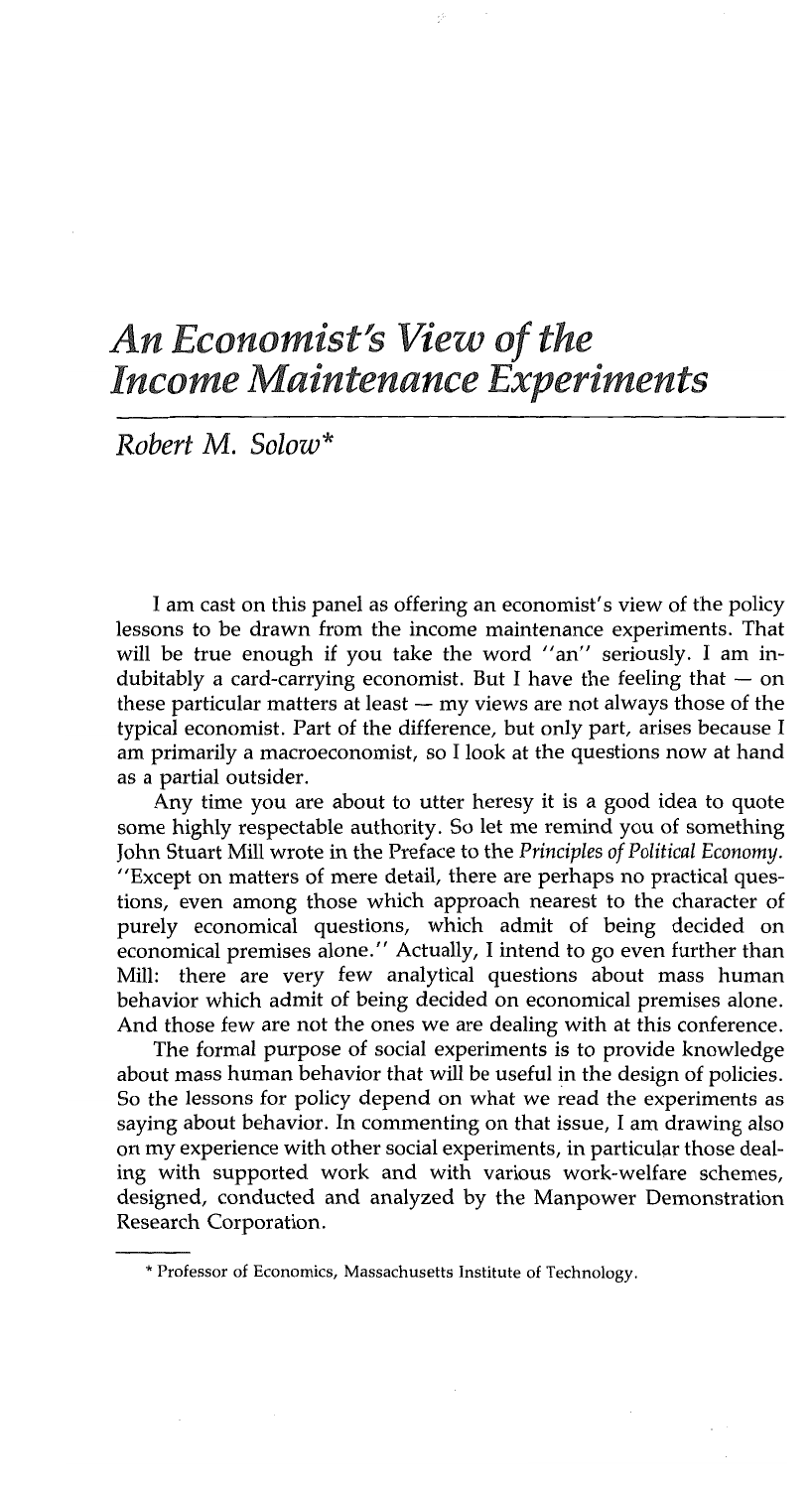### AN ECONOMIST'S VIEW 219

The surest generalization that emerges from all such experiments is that the implications for mass human behavior are weak. That does not mean they are not important; but they are uniformly weak. I use the non-technical word "'weak" to cover a couple of distinct characteristics. In the first place, statistically significant response-coefficients are hard to come by. If there is any signal in the experimental results, it is rarely audible above the noise. This is hardly surprising; it is a very common outcome in cross-section studies with individuals as the unit of observation. No doubt it reflects both the inherent variability of each individual's behavior and the variation among individuals in their average response above and beyond what can possibly be related to observed and observable characteristics. Research workers usually get their kicks from large t- and F-statistics, so this general lack of statistical significance is usually a disappointment; but  $\tilde{I}$  think it has its policy uses, as you will see. It might sometimes be possible to design an experiment for adequate precision or power at some favored point in parameter space. But that is hardly ever what we really want.

Even when a statistically significant response-coefficient surfaces it is usually small. The elasticity of this with respect to that is rarely large for the thises and thats we are concerned with. To take two examples: (1) Gary Burtless shows convincingly that the labor-supply response to a realistic negative income tax is in the expected direction but fairly small; (2) in the supported-work experiments, even when a favorable postprogram response-coefficient could be estimated, as with the subsample of mothers receiving aid to families with dependent children, it was far from dramatic. Gains in employment and earnings were small, but definite. I could document an analogous statement about the workwelfare experiments Manpower Demonstration Research Corporation is now doing. We are so accustomed to this sort of outcome that our first reaction to a large statistically significant elasticity is to say: Wait a minute; this must be spurious, the result of a misspecification. And almost always we can convince ourselves that this skeptical reaction is correct. I don't find this sort of outcome terribly discouraging either. We are talking about fairly commonplace aspects of behavior, not about responses to exotic stimuli or extreme situations. If sharp responses were to be expected we would already know about them; nobody spends millions of dollars to verify the obvious. (It goes without saying that sometimes common knowledge will be wrong and the obvious is not only not obvious, but false. That's life, but it does not undermine the reason I gave for expecting small responses.)

If I am right about this, that the typical outcome of a social experiment is some weak conclusions about response elasticities, it has an important implication. The prevalence of small effects opens the way to alternative interpretations of the research findings. The interpretation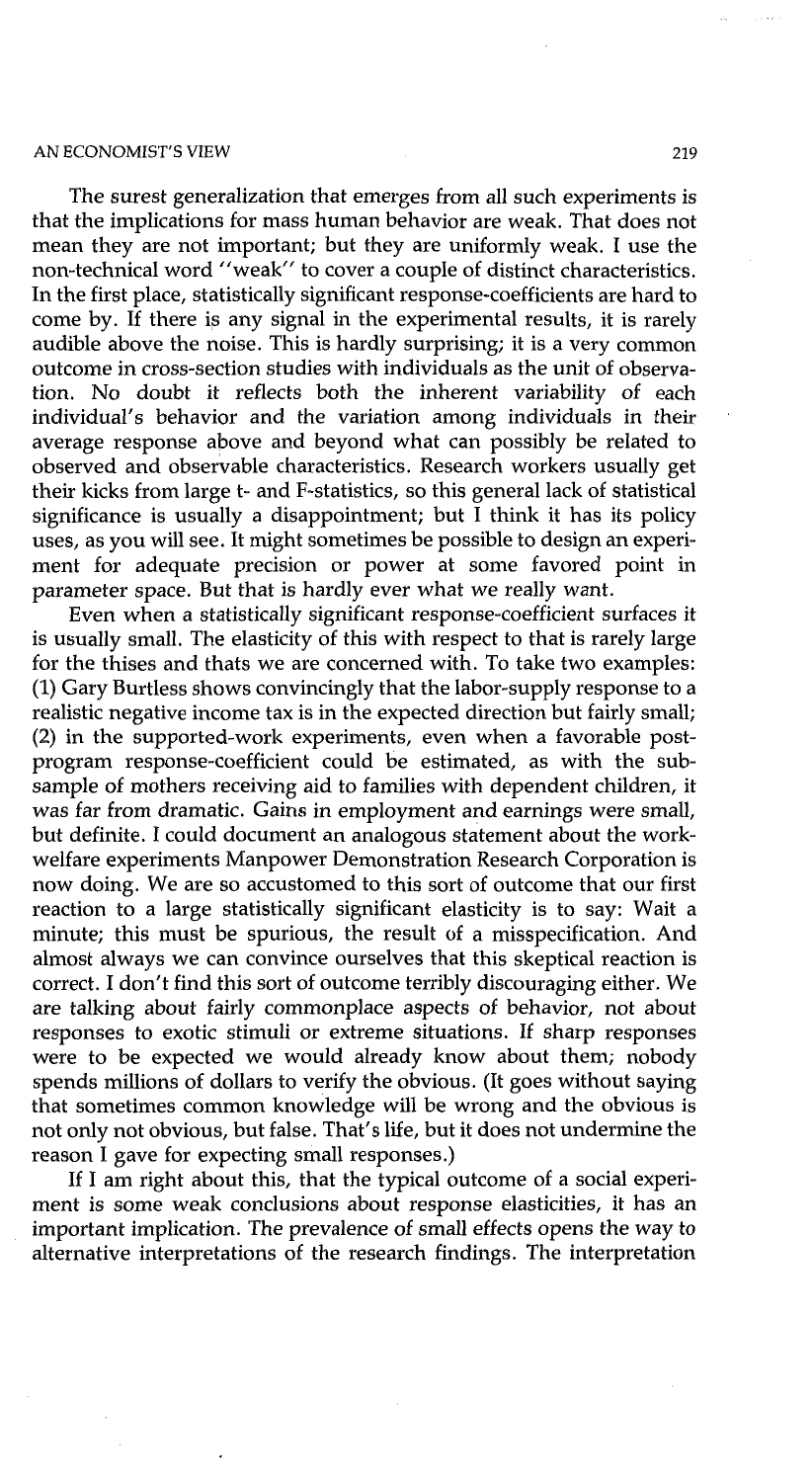adopted will depend a lot on the interpreter's ideological and doctrinal preconceptions and only a little on the detailed experimental results themselves. It is the same principle that governs those personality tests in which you are shown a picture of an ambiguous scene and different people, interpreting the same picture, will tell you the story of their own lives. Thus I think Gary Burtless hit the nail right on the head when he concluded his survey of labor-supply responses by observing that policymakers "seem far more impressed by our certainty that the efficiency price of redistribution is positive than they are by the. equally persuasive evidence that the price is small." Because the price is small and not well-defined, policymakers can find what they are looking for. We all know what they are looking for these days.

One obvious reason for the prevalence of weak results is Mill's dictum. These experiments do not take place in a test-tube and they do not involve identical individuals. There is just a lot more going on than can possibly be controlled. And many of those things are not even economical at all. I thought of this especially while reading Glen Cain's meticulous and carefully inconclusive evaluation of the well-known findings about marital instability. Of course current and prospective income under various circumstances is one of the forces pushing a family one way or another. But there are many others, probably more acute, impossible to measure and control for, and -- this is the important point -- very likely correlated with some of the things we do measure, but in complicated ways. Since those unmeasured forces necessarily get parked in the noise, it is no wonder that clear, comprehensible, and robust response-coefficients are hard to find in social experiments.

If the experiments usually offer little basis for discrimination among quite different interpretations of the outcome, do they therefore offer no lessons for policy? No, I don't think that is the right conclusion to draw. I think that the income maintenance experiments and others like them tell us a lot about social policy, though maybe not the things we are accustomed to look for. Once again it is Mill's dictum that points the way.

Why was there, back in the 1960s and 1970s, a brief flicker of interest in the negative income tax, intense enough to give rise to expensive experiments? It is hard to think back across the ethical desert that is American national government today, but I think I remember some of the reasons. There was a feeling that we were at last in a position to eliminate poverty, that it was the right thing to do, and that the direct way to do it was to transfer income directly to people who would otherwise be very poor. This was combined with a feeling that the existing hodgepodge of categorical transfer programs involved the bureaucracy deeply, meanly, and inefficiently in running the lives of the recipients. In particular, it was thought that the rules governing AFDC had the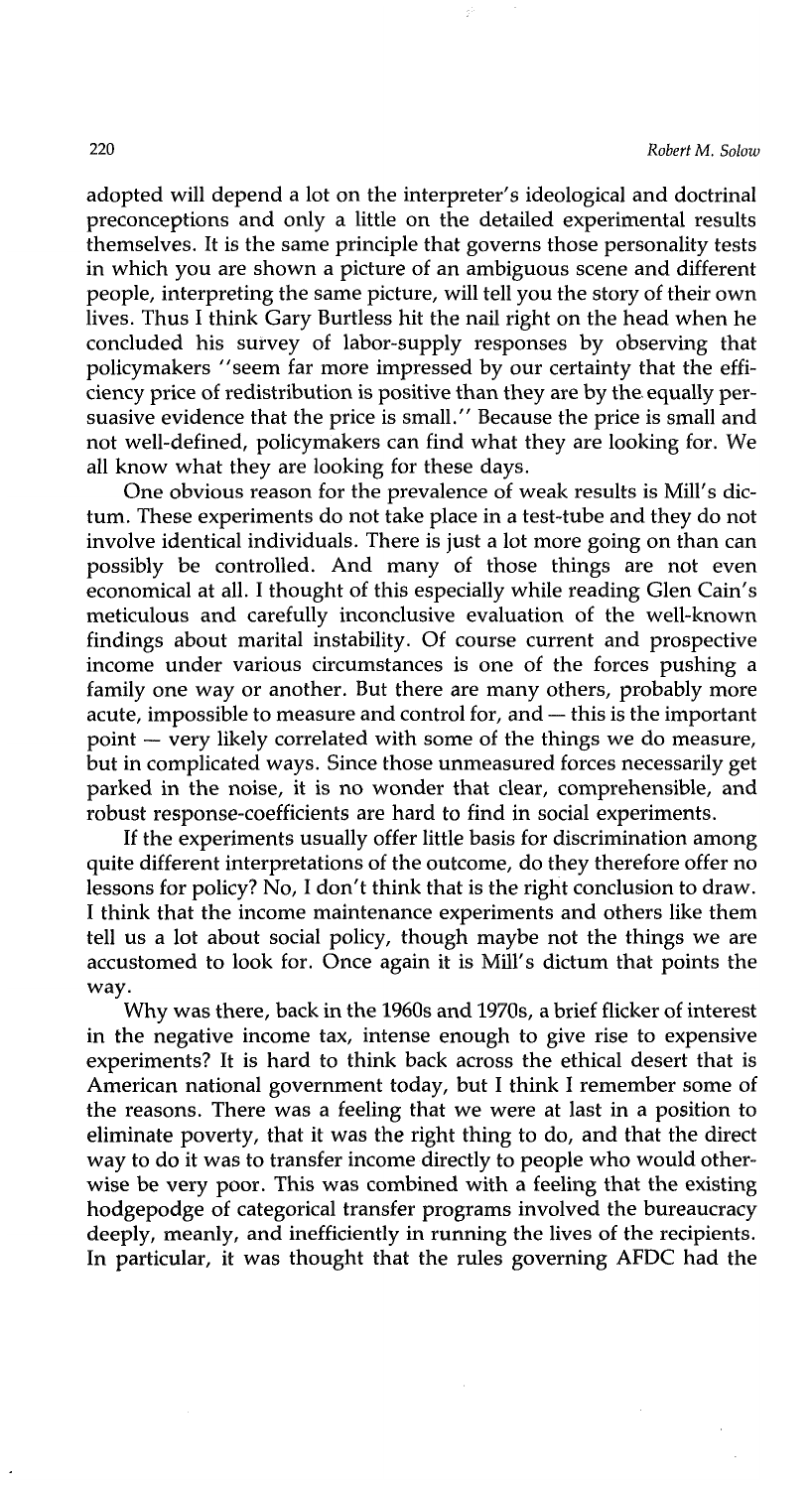#### AN ECONOMIST'S VIEW 221

effect of inducing two-parent families to split up. This strand could be thought to fall under the second category of reasons, but it was prominent enough to be worth independent status. The negative income tax seemed to be a way of fixing all of these things at once, and doing it through a bureaucracy with which *everybody* was involved. It attracted people at both ends of the normal political spectrum. This may have been very important at the time. After all, we didn't get a negative income tax, just some experiments. The unusual sight of Milton Friedman and James Tobin agreeing (but not really) about something could help bring that about. I think Wildavsky's categorization of the political spectrum is too *ad hoc* to be fundamentally useful; but I also think he captures a lot of what was going on in this particular episode.

The one possible hitch was the fear that a decent guaranteed income level, combined with the high tax rates necessary to keep from transferring a lot of money to people above the poverty line, would induce many recipients to withdraw from work. That outcome would fit badly with a very important strand of the American ethic. The experiments were designed primarily to test that possibility. (At least so it seems to me. I may here be exhibiting the economist's occupational bias.)

If that is what the experiments were about, they did provide something of an answer. There is a labor supply effect, as every economist thought there would be; but it could hardly be described as large enough to jeopardize the work ethic. Besides, the inducement to withdraw from the labor force seemed to be stronger among women than among men; it might easily have weakened over time as women generally have become increasingly involved in the world of work. A culture that can pat itself on the back unceasingly after having gone seven years with an unemployment rate higher than 7 percent can hardly complain that its foundations are being eroded by so small a withdrawal from the labor force. There is no particular reason to suppose that a return of those lost souls to the labor force would have increased *employment* perceptibly under current conditions.

The possible effects on marital instability are some cause for alarm, though Glen Cain makes one wonder if they are real. No one would want the transfer mechanism to contribute to the breakup of marriages. By the way, is there any reason to connect any measured increase in marital splits with the negative income tax *mechanism* itself, as distinct from the change in current and expected disposable income? If the couples that did split had encountered the same income possibilities in the private market, would they have split up? There is no merit in insisting that the transfer mechanism keep couples together who want to break up for other reasons, and do so by inflicting unnecessary poverty on them. The negative income tax experiments may not have been causing anything, just telling us what was already there, but suppressed.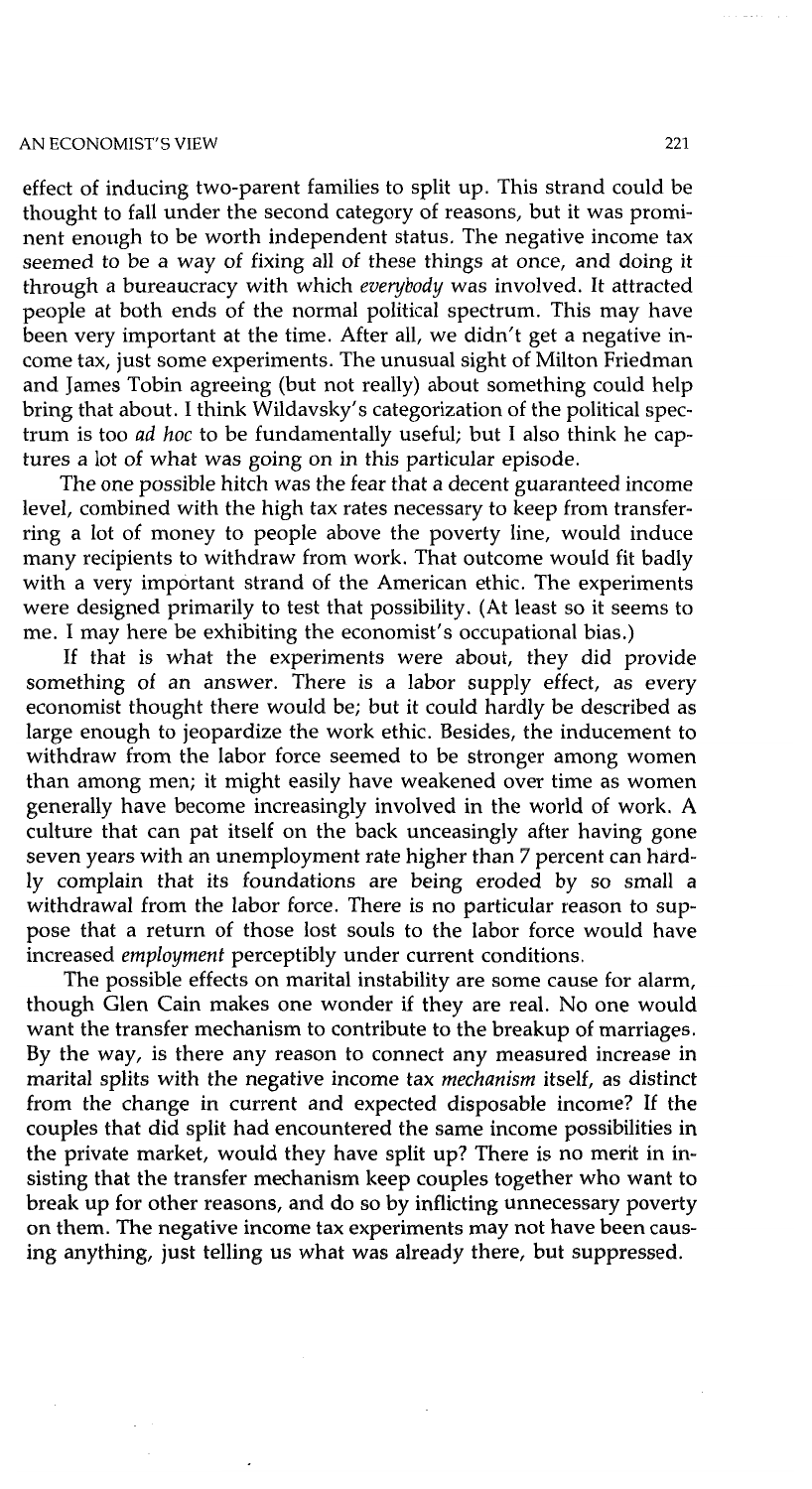Maybe this view of the experiments provides a model for social experiments in general. Suppose society wants to do something because it is the right thing to do, not for purely economical reasons. There will sometimes be economical doubts, worries that doing the right thing might be unsuspectedly costly. A well-designed experiment can help find out, and the prevalence of weak results is not an obstacle. It only means that a lot of the time the experiment will tell us that, for all the reasons discussed earlier, the kinds of changes we contemplate will not turn the world upside down. Many of the most important things people do they do for reasons that have little to do with the price mechanism. I think that the great shift in educated opinion, away from belief in income maintenance-type solutions toward belief in multi-part tailored, work-related programs, had little to do with the outcome of the negative income tax experiments. The generic fact that results are weak merely permits the social consensus to work itself out and to convert the research community without undue strain on its conscience. It must also be remembered that the nature of the poverty problem seems to have changed during 20 years and that should change the preferred solutions.

I should add that experiments have the added advantage of providing some information about the system's capacity to administer and operate a new policy mechanism. This is important; it is something that the Manpower Demonstration Research Corporation has always paid a lot of attention to in its experiments and demonstrations.

The main disadvantage of the social experiment as a policy tool is that it may often leave us having to explain to ourselves why we do not do the right thing, when it is costly but not terribly costly. But that is not a serious problem either. One of the things Americans are best at is kidding themselves along.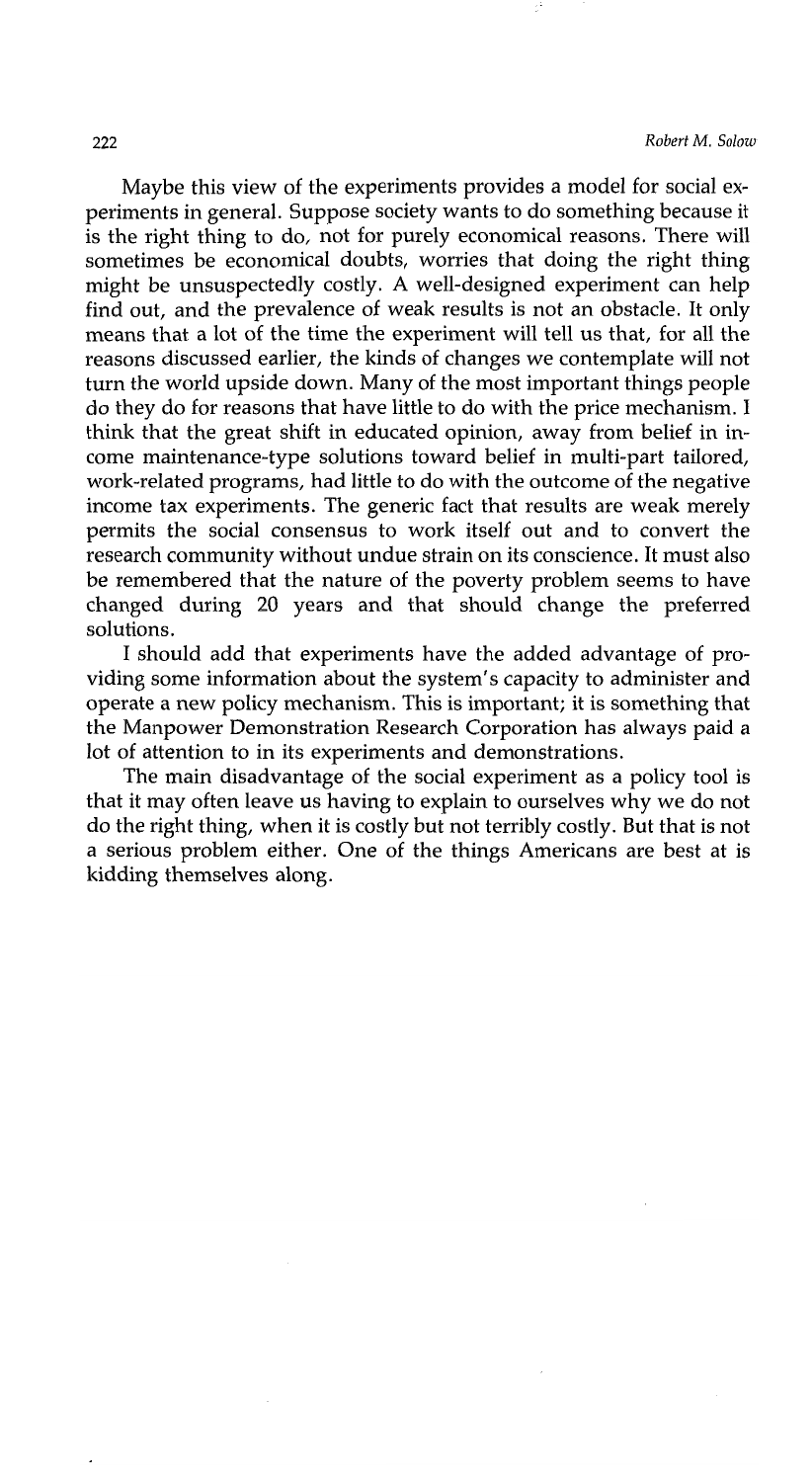## *Discussion*

*Edward M. Gramlich \**

I would have thought that this conference would commemorate the income maintenance experiments, but in fact the experiments have taken quite a beating. Yesterday Arnold Zellner made extensive criticisms of their statistical properties. Today Lee Rainwater criticized their initial conception, method, and policy interpretation. Elmore found the notion that policy experiments of this sort could be used to leverage policy support patently absurd. Nathan feels that neither the negative income tax nor the experiments with it were well-advised. Robert Solow's paper was also critical of the experiments. When he wrote it, he probably thought that his paper was being too critical, and he was quite apologetic. But compared to the others, Solow's paper is mild. To quote another famous social philosopher (Solow himself, in his 1974 Ely lecture), he must have felt "like a nice independent rat, trotting down to the sea, and suddenly discovering that he's a lemming.'"

Solow is only rarely a lemming, a feeling I have much more experience with. Today, however, I want to try to play the rat and stick up for the experiments. I begin with a standard Robert Hall proposed yesterday when he suggested that the experiments be compared to what the government was doing at the time. Hall compared the experiments to the Post Office, which seems like a cheap shot. But we could compare the experiments to other major social experiment efforts of the Office of Economic Opportunity (OEO) at the time. There were three altogether. One, on educational performace contracting, tested a policy that soon became viewed as a failure, using an experiment that was very flawed but ultimately arrived at useful "nail in the coffin" type data because of

<sup>\*</sup>Acting Director, Congressional Budget Office, and Professor of Economics and Public Policy, University of Michigan.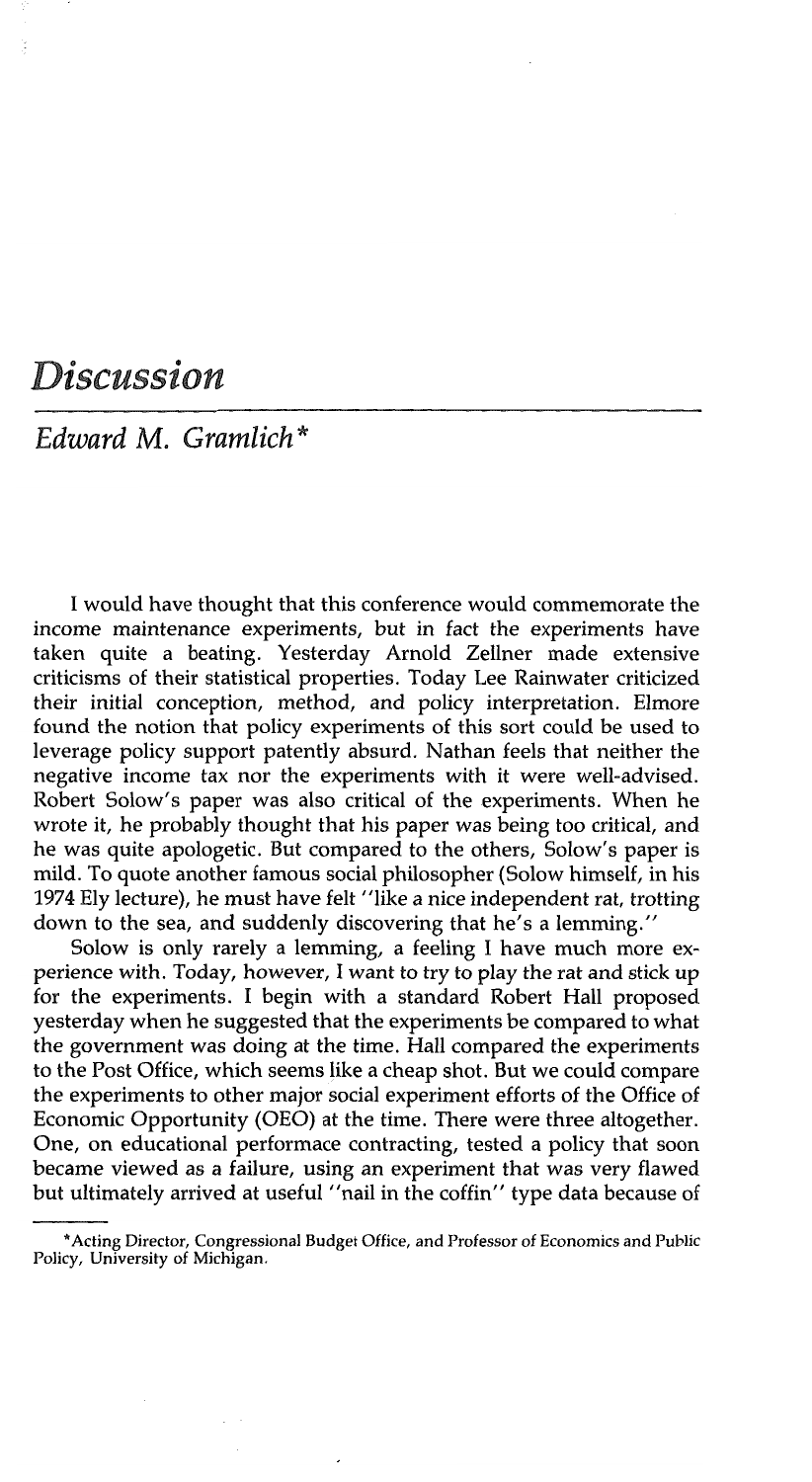the well-known inadvertent finding. That finding was that it became very hard for OEO to litigate the performance contracting claims with private companies, raising the ugly spectre of small school districts trying to fight it out with the legal departments of national teaching companies. Another, for educational vouchers, never even got off the ground because OEO could not find any school boards interested in conducting an experiment. The third, the negative income tax, was at the time viewed as the jewel in OEO's crown. The experiment was working, and the policy was interesting to many people, even some who were not economists. In this sense, while we can look back, rub our beards, and pronounce the negative income tax a failure, we should give the experiment its due  $-$  unlike the others, it at least lived on to get roasted 20 years later.

But the experiment did more than that. There are basically two reasons why many are now pronouncing the experiment a failure:

1) the research was inconclusive;

2) interest in the policy under investigation waned.

Yesterday we discussed the first reason extensively, and I take it by now the consensus is that not *all* the research was inconclusive, and that it is pretty hard even to imagine what conclusive research would be on matters such as marital splits. Today we are talking about the second issue, one on which.I would like to spend most of my time.

The reason why interest in the negative income tax as a policy option has waned also brings up Solow's remark about the "ethical desert that is the American national government today." (Since I am now part of that national government, this remark does put me in an awkward position.) Back in 1970, and probably also today, Solow would have voted for a pure negative income tax without any work requirement because "it was the right thing to do." A decent negative income tax would cost about \$20 billion, \$100 per capita, about one-fifth of what the average American spends on voluntary charity these days. Most people give to charity without any effective monitoring for leaky buckets, and one would think we could do the same for income transfers. Solow appears to adopt this line of reasoning when he calls income maintenance the right thing to do. I certainly agreed with him back in 1970, and would still today but for another problem that I was not then very sensitive to: unfortunately, a pretty basic problem.

Theorists rationalize the existence of income transfers in the first place on the basis of taxpayer-donors' altruistic motive. But any altruist knows that one important thing to worry about is free riding: if there is some other altruist willing to make support payments, an altruist can free ride, see the donation given, and save his money.

It takes just a slight extension of this logic to realize that with income support payments, there is a potential free rider  $-$  the recipient himself.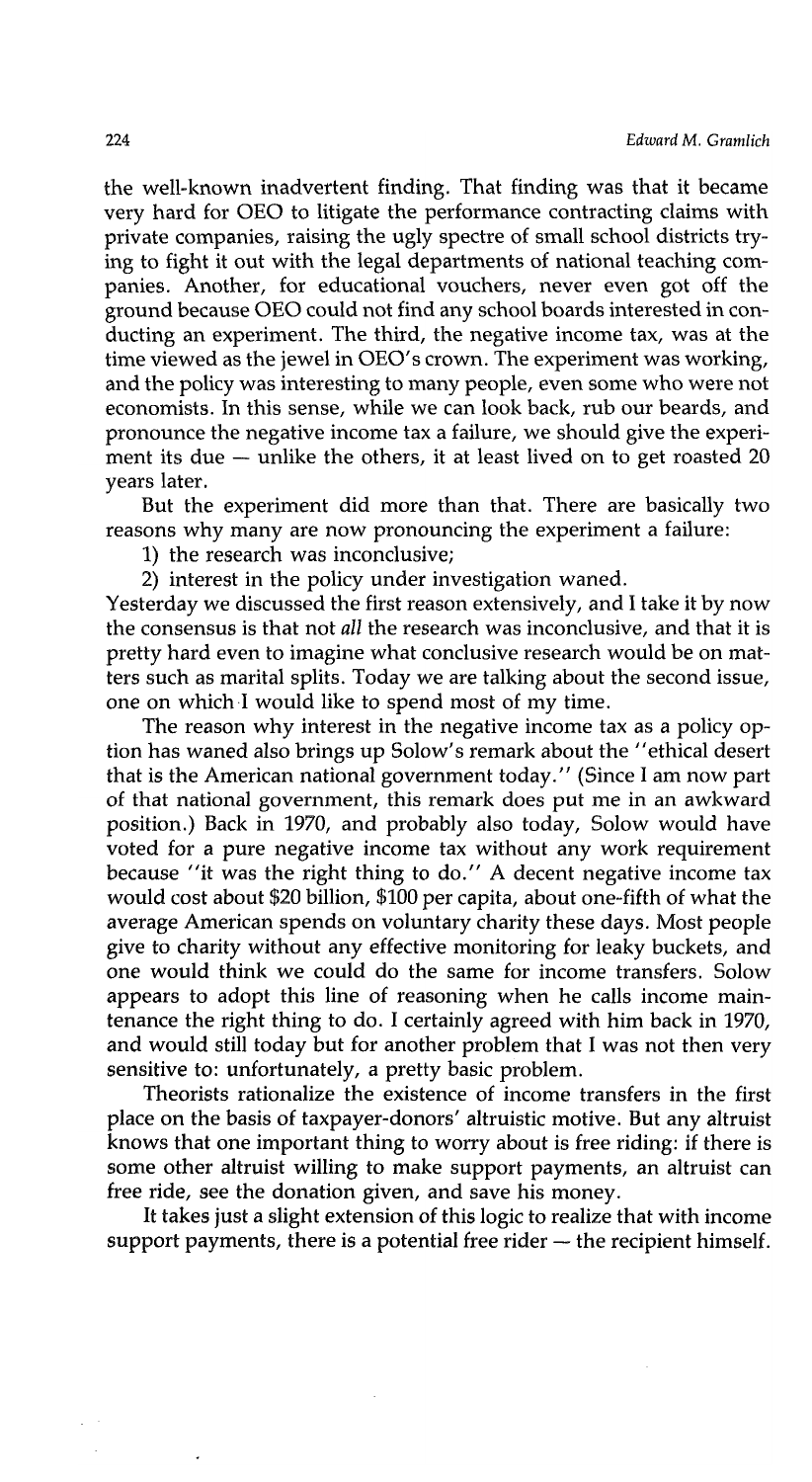#### DISCUSSION 225

It may be that free riding is minor, that it is not costly to the donor, and that leaks in the bucket are modest. But if free riding exists at all, it can be tremendously destructive. The donor-taxpayer is working a little bit harder to support a poor person, and here we have the poor person working a little bit less. Any donor-taxpayer, even a very ethical one, is likely to become so enraged by such an outcome that he may cut off all support. And even if he does not, his democratically elected representative might be inclined to. And even if that representative does not, he may have to run against an opponent who could make hay out of the issue. When all is said and done, income support under those terms will probably be very limited.

This, I think, is what blew the pure negative income tax out of the water politically. Unless donors could *assure* themselves that responsibility for supporting recipients would be shared by recipients themselves, in the form of work requirements, child support enforcement, and other things that sounded punitive back in 1970, they are simply not interested. And it is not even unethical for them to be uninterested. This is why, I think, Nathan tells us that politicians did not like the pure negative income tax even in 1970, and Burtless tells us that politicians are more impressed by the positive price than by the small price. And this is why I also think we should stop talking about ethical deserts. They may not be ethical deserts after all, and whatever they are, they have been around for a while.

I should point out that by responsibility-sharing, I do mean sharing. Unlike Charles Murray, I do not think that poor people need to provide *all* of their own support. There can be altruism, and it can be highly satisfying to donors as long as donors perceive that poor people are doing their share. And such a feeling is probably best for the long-run self-esteem of the poor too, another important value that should not be ignored.

Unlike all pessimists who are down on both the negative income tax and experiments with it, this notion of responsibility-sharing shows me a silver lining in all these gray clouds surrounding the world of income support these days. It is just possible that national policy, nudged along by state governments (the true social laboratories) and even unwittingly by the Reagan administration (mainly in the form of enabling legislation passed in 1981), is evolving a successful income support strategy that contains heavy doses of responsibility-sharing. States are more and more requiring welfare recipients to work or search for jobs as a condition of getting benefits. They are also enforcing child support obligations on absent fathers. Both make sense in terms of responsibility-sharing; the first may even pass the Manpower Demonstration Research Corporation's benefit-cost test, and evidence indicates that it is viewed as fair by recipients.